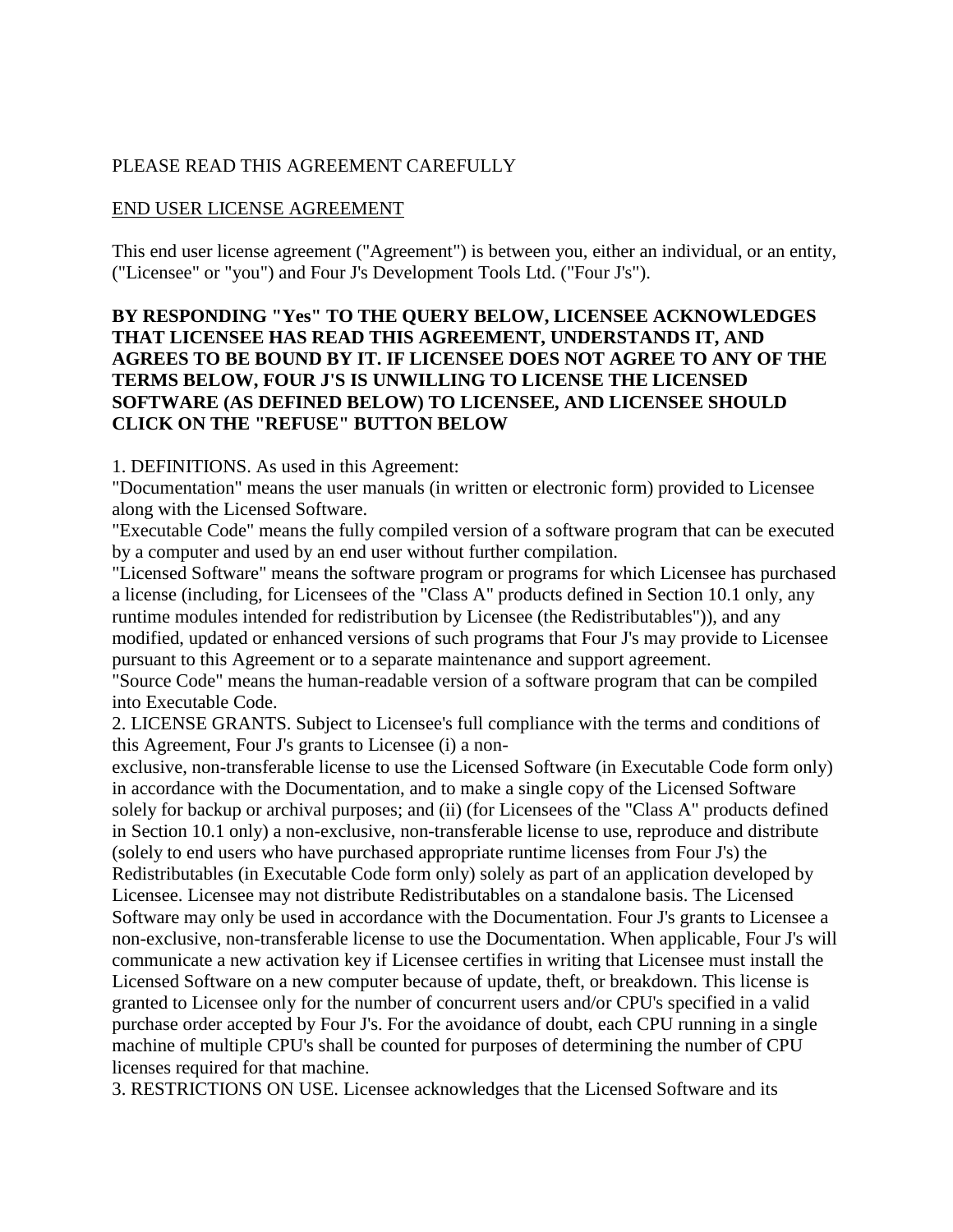structure, sequence, organization and Source Code constitute valuable trade secrets of Four J's and/or its suppliers. Accordingly, except as specifically authorized herein, Licensee agrees not to (a) modify, adapt, alter, translate, or create derivative works from the Licensed Software; (b) merge the Licensed Software with other software; (c) sublicense, lease, rent, loan, disclose, or otherwise transfer or allow use of the Licensed Software to or by any third party, including outsourcing personnel, (d) reverse engineer, decompile, disassemble, or otherwise attempt to derive the Source Code of the Licensed Software; or (e) otherwise use or copy the Licensed Software. Notwithstanding the foregoing, decompiling the Licensed Software is not permitted to the extent the laws of Licensee's jurisdiction give Licensee the right to do so to obtain information necessary to render the Licensed Software interoperable with other software; provided, however, that Licensee must first request such information from Four J's and Four J's may, in its discretion, either provide such information to Licensee or impose reasonable conditions, including a reasonable fee, on such use of the Licensed Software to ensure that Four J's' and its suppliers' proprietary rights in the Licensed Software are protected. Licensee agrees not to use the Licensed Software to develop or market a product similar or competitive with the Licensed Product.

4. INSTALLATION AND ACCEPTANCE. Licensee will be responsible for installing the Licensed Software on its computers as permitted under this Agreement. The Licensed Software will be deemed accepted upon delivery. If you are installing the Licensed Software on behalf of the Licensee listed on a purchase order, such Licensee must be the party clicking through the "I Accept" button and agreeing to the terms of this Agreement. If you do so on behalf of the Licensee, you and/or your organization shall be jointly bound by the terms of this Agreement and responsible for any breach hereof.

5. WARRANTIES. 1. Performance. (a) For a period of sixty (60) days after shipment of the Licensed Software (other than the "Class B" products defined in Section 10.2) to Licensee (the "Software Warranty Period"), Four J's warrants that the Licensed Software, when used as delivered by Four J's and as permitted under this Agreement and in accordance with the Documentation (including use on a computer hardware and operating system platform supported by Four J's) will operate substantially as described in the Documentation. (b) for the "Class B" products defined in Section 10.2, Four J's makes on warranties, express, implied or statutory. THE "CLASS B" PRODUCTS DEFINED ON SECTION 10.2 ARE PROVIDED ON AN AS IS BASIS. (c) Four J's does not warrant the Licensee's use of the Licensed Software will be error free or uninterrupted. Four J's, will at its own expense and as its sole obligation and Licensee's exclusive remedy for any breach of the above warranty, use commercially reasonable efforts to correct or provide a workaround for any reproducible error in the Licensed Software reported to Four J's by Licensee in writing during the Software Warranty Period or, if Four J's determines that it is unable to correct the error or provide a workaround Four J's will refund to Licensee the license fee paid for the Licensed Software, in which case this Agreement and Licensee's right to use the Licensed Software will be terminated. Any such error correction or workaround provided to Licensee will not extend the original Software Warranty Period.

2. Disclaimers. THE EXPRESS WARRANTIES IN THIS SECTION 5 ARE IN LIEU OF ALL OTHER WARRANTIES, EXPRESS, IMPLIED, OR STATUTORY, REGARDING THE LICENSED SOFTWARE, INCLUDING ANY WARRANTIES OR MERCHANTABILITY, FITNESS FOR A PARTICULAR PURPOSE, TITLE, AND NON-INFRINGEMENT OF THIRD PARTY RIGHTS. Because some jurisdictions do not permit the exclusion of implied warranties, this disclaimer may not apply to you. LICENSEE ACKNOWLEDGES THAT IT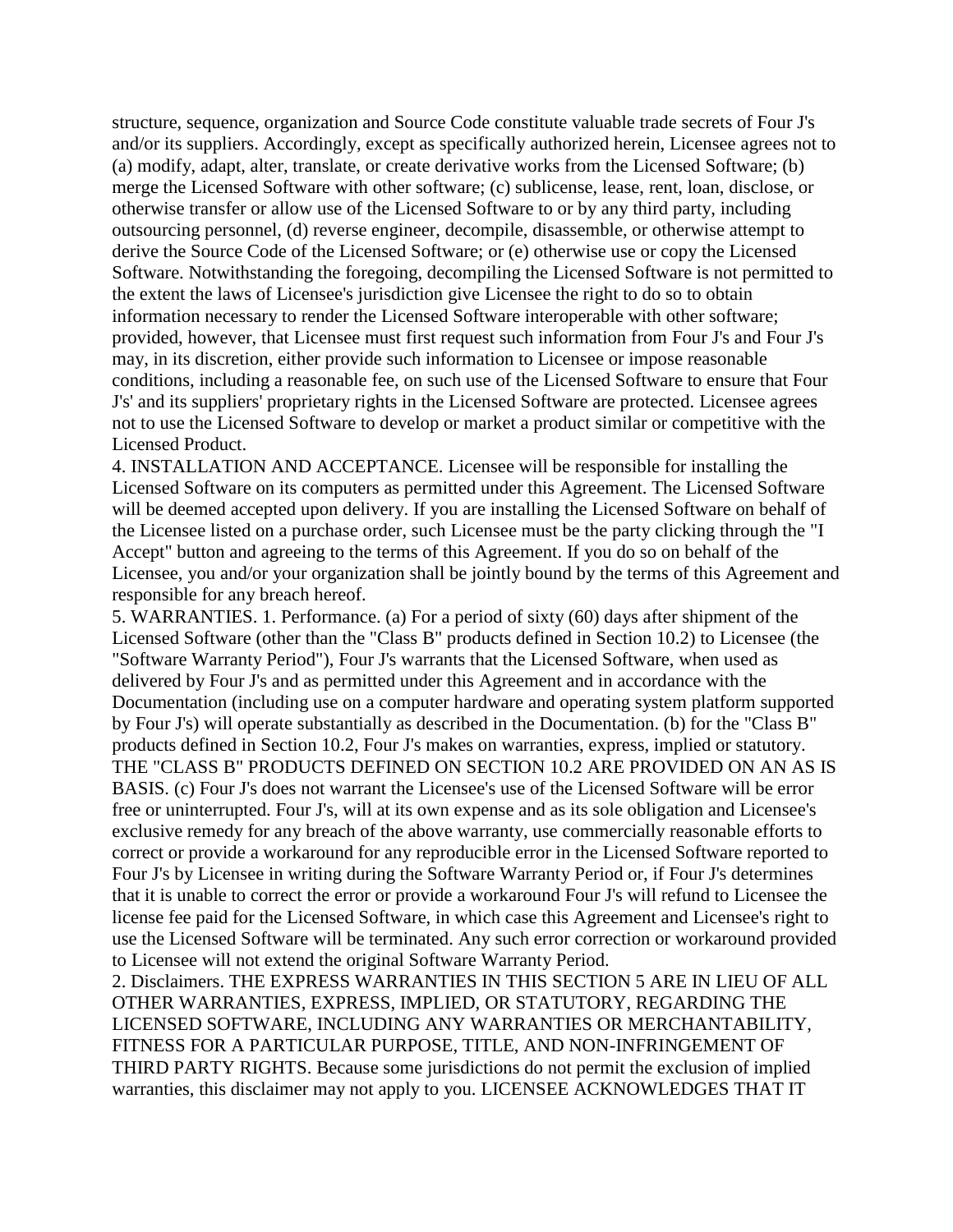HAS RELIED ON NO WARRANTIES OTHER THAN THE EXPRESS WARRANTIES IN THIS AGREEMENT AND THAT NO WARRANTIES ARE MADE BY ANY OF FOUR J'S SUPPLIERS. This warranty gives you specific rights, and your may also have other rights that vary by jurisdiction.

6. INFRINGEMENT CLAIMS. Four J's will defend at its own expense any action against Licensee brought by a third party to the extent that the action is based upon a claim that the Licensed Software infringes any U.S. copyrights or misappropriates any trade secrets recognized as such under the Uniform Trade Secret law, and Four J's will pay those costs and damages finally awarded against Licensee in any such action that are specifically attributable to such claim or those costs and damages agreed to in a monetary settlement of such action. The foregoing obligations are conditioned on Licensee notifying Four J's promptly in writing of such action, Licensee giving Four J's sole control of the defense thereof and any related settlement negotiations, and Licensee cooperating and, at Four J's request and expense, assisting in such defense. If the Licensed Software becomes, or in Four J's opinion is likely to become, the subject of an infringement claim, Four J's may, at its option and expense, either (a) procure for Licensee the right to continue using the Licensed Software, (b) replace or modify the Licensed Software so that it becomes non-

infringing, or (c) accept return of the Licensed Software and give Licensee a refund for the License Fees paid by Licensee less a reasonable allowance for the period of time Licensee has used the Licensed Software. Notwithstanding the foregoing, Four J's will have no obligation under this Section 6 or otherwise with respect to any infringement claim based upon (i) any use of the Licensed Software not in accordance with this Agreement or for purposes no intended by Four J's, (ii) any use of the Licensed Software in combination with other products, equipment, software, or data not supplied by Four J's to the extent such combination is the cause of any claim, (iii) any use of any release of the Licensed Software other than the most current release made available to Licensee, or (iv) any modification of the Licensed Software by any person other than Four J's. THIS SECTION 6 STATES FOUR J'S ENTIRE LIABILITY AND LICENSEE'S SOLE AND EXCLUSIVE REMEDY FOR INFRINGEMENT CLAIMS AND ACTIONS.

7. LIMITATIONS OF LIABILITY. IN NO EVENT WILL FOUR J'S BE LIABLE FOR ANY CONSEQUENTIAL, INDIRECT, EXEMPLARY, SEPCIAL OR INCIDENTAL DAMAGES, INCLUDING ANY LOST DATA AND LOST PROFITS, ARISING FROM OR RELATING TO THIS AGREEMENT. Some states do not allow the exclusion or limitation of incidental or consequential damages, so the above limitation or exclusion may not apply to you. FOUR J'S TOTAL CUMULATIVE LIABILITY IN CONNECITON WITH THIS AGREEMENT AND THE LICENSED SOFTWARE, WHETHER IN CONTRACT OR TORT OR OTHERWISE, WILL NOT EXCEED THE AMOUNT OF FEES PAID TO FOUR J'S HEREUNDER. THE LICENSED SOFTWARE IS NOT INTENDED FOR USE IN CONNECTION WITH ANY NUCLEAR, AVIATION, MASS TRANSIT OR MEDICAL APPLICATION OR ANY OTHER INHERENTLY DANGEROUS APPLICATION THAT COULD RESULT IN DEATH, PERSONAL INJURY, CATASTROPHIC DAMAGE OR MASS DESTRUCTION, AND LICENSEE AGREES THAT FOUR J'S WILL HAVE NO LIABILITY OF ANY NATURE AS A RESULT OF ANY SUCH USE OF THE LICENSED SOFTWARE. LICENSEE ACKNOWLEDGES THAT THE FEES PAID HEREUNDER REFLECT THE ALLOCATION OF RISK SET FORTH IN THIS AGREEMENT AND THAT FOUR J'S WOULD NOT ENTER INTO THIS AGREEMENT WITHOUT THESE LIMITATIONS ON ITS LIABILITY, IN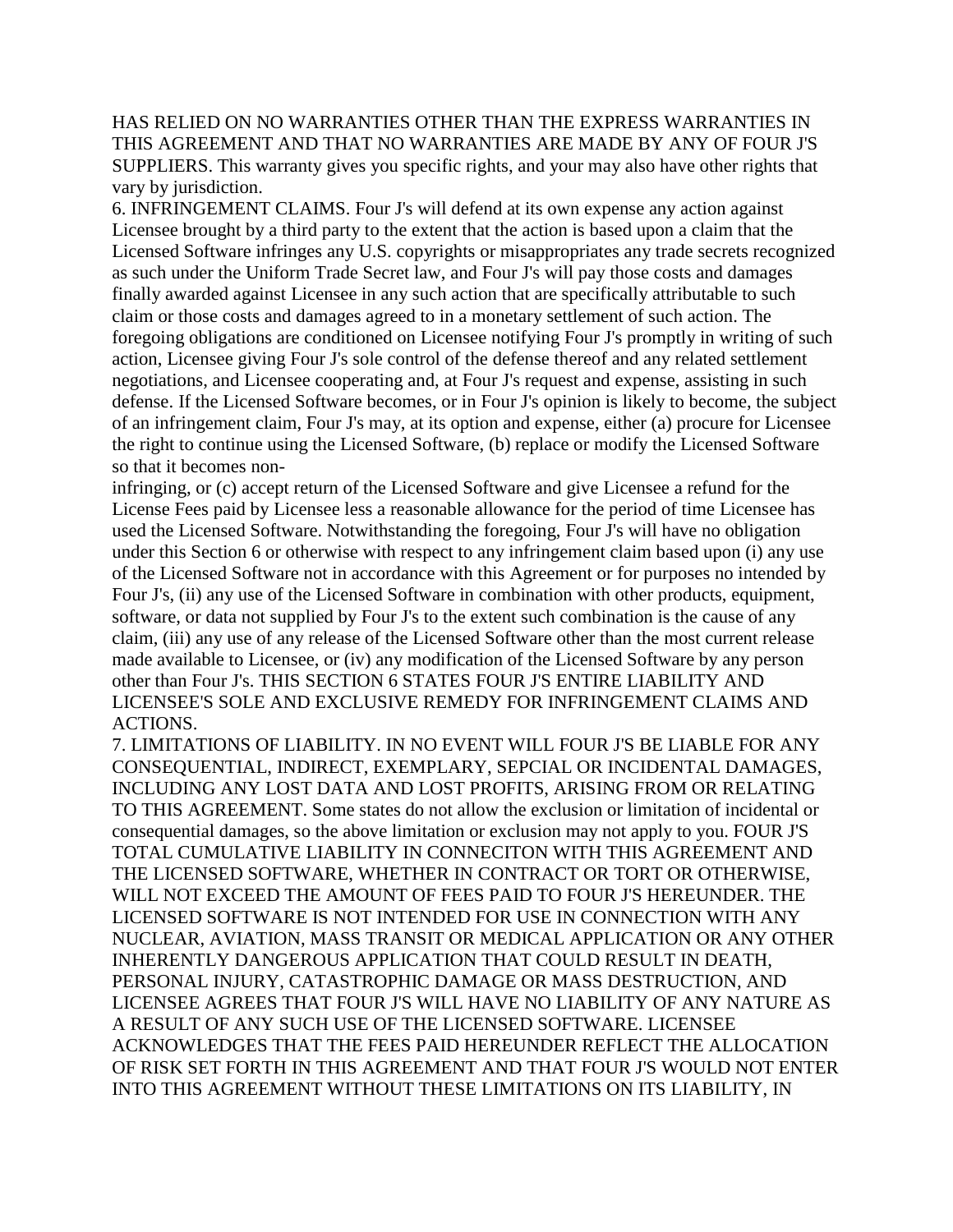## ADDITION, LICENSEE DISCLAIMS ALL LIABILITY OF ANY KIND OF FOUR J'S SUPPLIERS.

# 8. TERM AND TERMINATION

1. Term. The term of this Agreement will begin on the Effective Date and will continue indefinitely unless terminated pursuant to Section 8.2.

2. Termination. Licensee may terminate this Agreement at any time, with or without cause, upon written notice to Four J's. This Agreement will automatically terminate if (a) Licensee breaches any provision in Section 3, or (b) Licensee breaches any other provision of this Agreement and does not cure the breach within thirty (30) days after receiving written notice thereof from Four J's.

3. Effects of Termination. Upon termination of this Agreement for any reason, (i) all license rights granted in this Agreement will immediately cease to exist, (ii) Licensee must promptly discontinue all use of the Licensed Software, erase all copies of the Licensed Software and Documentation on tangible media in Licensee's possession or control and certify in writing to Four J's that it has fully complied with these requirements, and (iii) (for Licensees of the "Class A" products defined in Section 10.1 only) Licensee must promptly discontinue the use, reproduction, and distribution of the Redistributables. Section 1 ("Definitions"), 3 ("Restrictions on Use"), 5 ("Warranties"), 7 ("Limitation of Liability"), 8.3 ("Effects of Termination"), and 9 ("General") will survive termination of this Agreement for any reason.

## 9. GENERAL

1. Proprietary Rights. The Licensed Software and Documentation, and all worldwide intellectual property rights therein, are the exclusive property of Four J's and its suppliers. All rights in and to the Licensed Software not expressly granted to Licensee in this Agreement are reserved by Four J's and its suppliers. Without limiting the foregoing, no license to use the trademarks or trade names of Four J's or its suppliers is granted hereby. Nothing in this Agreement will be deemed t o grant, by implication, estoppel or otherwise, a license under any of Four J's' existing or future patents; Four J's agrees that it will not assert any of its rights under such patents against Licensee based upon the exercise by Licensee of the licenses granted in Section 2. Licensee will not remove, alter, or obscure any proprietary notices (including copyright notices) of Four J's or its suppliers on the Licensed Software or the Documentation.

2. No Maintenance Support. Four J's is not required to provide any maintenance or support services to any party under this Agreement.

3. Compliance with Laws. Licensee will comply with all applicable export and import control laws and regulations in its use of the Licensed Software and, in particular, Licensee will not export or re-

export the Licensed Software without all required United States and foreign government licenses. Licensee will defend, indemnify, and hold harmless Four J's from and against any violation of such laws or regulations by Licensee or any of its agents, officers, directors, or employees.

4. Assignments. Licensee may not assign or transfer, by operation of law or otherwise, any of its rights or obligations under this Agreement (including its licenses with respect to the Licensed Software) to any third party without Four J's' prior written consent except pursuant to a merger, sale, acquisition, corporate reorganization or other change of control event of Licensee in its entirety. Any attempted assignment or transfer in violation of the foregoing will be void. Four J's may transfer or assign this Agreement in connection with any merger, sale, acquisition, consolidation, corporate reorganization or change of control event, including sale of any or all of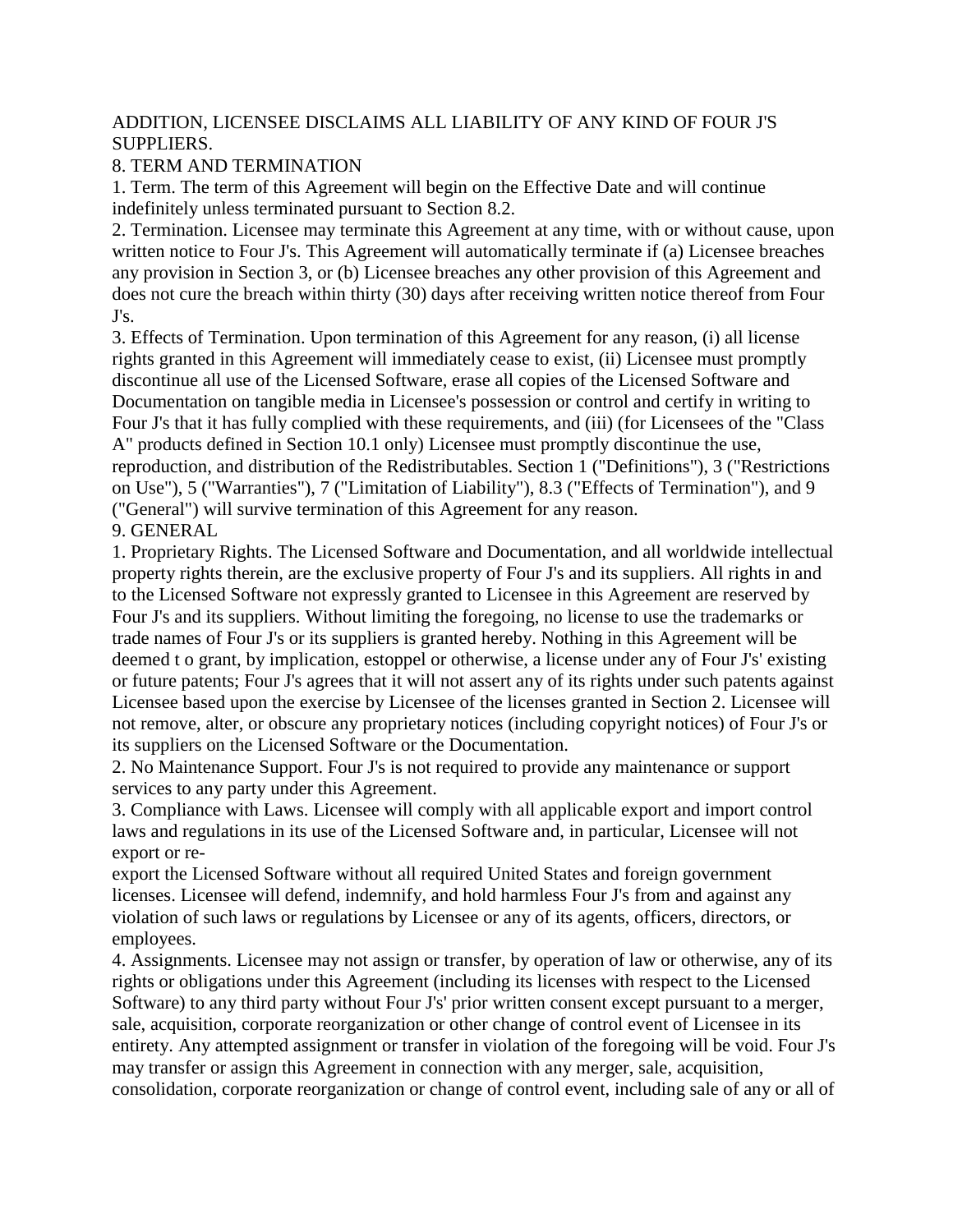the assets to which the Agreement might relate.

5. U.S. Government End Users. If Licensee is a branch or agency of the United States Government, the following provision applies. The Licensed Software and Documentation are comprised of "commercial computer software" and "commercial computer software documentation" as such terms are used in 48 C.F.R. 12.212 (SEPT 1995) and are provided to the Government (i) for acquisition by or on behalf of civilian agencies, consistent with the policy set forth in 48 C.F.R. 12.212; or (ii) for acquisition by or on behalf of units of the Department of Defense, consistent with the policies set forth in 48 C.F.R. 227.7202-1 (JUN 1995) and 27.7202- 3 (JUN 1995).

6. Notices. All notices, consents and approvals under this Agreement must be delivered in writing by courier, by electronic facsimile (fax), or by certified or registered mail, (postage prepaid and return receipt requested) to the other party, and will be effective upon receipt or three (3) business days after being deposited in the mail as required above, whichever occurs sooner.

7. Governing Law and Venue. This Agreement will be governed by the laws California, as such laws apply to contracts between California residents to be performed entirely within California. The United Nations Convention on Contracts for the International Sale of Goods does not apply to this Agreement. You agree that any action or proceeding arising from or relating to this Agreement brought by you must be brought in a court in California, and each party irrevocably submits to the jurisdiction and venue of any such court in any such action or proceeding. Notwithstanding the foregoing: (i) you consent to entry and execution of any California judgment against you in any jurisdiction where you conduct or maintain business or assets; and, (ii) you agree that Four J's may bring an action against you in any jurisdiction it elects for the purpose of enforcing its rights under this Agreement and/or related to its intellectual property rights.

8. Remedies. Except as provided in Sections 5 and 6, the parties' rights and remedies under this Agreement are cumulative. Licensee acknowledges that the Licensed Software contains valuable trade secrets and proprietary information of Four J's, that any actual or threatened breach of Section 3 will constitute immediate, irreparable harm to Four J's for which monetary damages would be an inadequate remedy, and that injunctive relief is any appropriate remedy for such breach. If any legal action is brought to enforce this Agreement, the prevailing party will be entitled to receive its attorney's fees, court costs and other collection expenses, in addition to any other relief it may receive.

9. Miscellaneous. All waivers must be in writing. Any waiver or failure to enforce any provision of this Agreement on one occasion will not be deemed a waiver of any other provision or of such provision on any other occasion. If any provision of this Agreement is unenforceable, such provision will be changed and interpreted to accomplish the objectives of such provision to the greatest extent possible under applicable law and the remaining provisions will continue in full force and effect. The headings of sections of this Agreement are for convenience and are not to be used in interpreting this Agreement. As used in this Agreement the word "including" means "including but not limited to." This Agreement constitutes the entire agreement between the parties regarding the subject hereof and supercedes all prior or contemporaneous agreements, understandings, and communication, whether written or oral. This Agreement may be amended only by a written document originally signed in ink by both parties. The terms on any purchase order or similar document submitted by Licensee to Four J's will have no effect. 10. PRODUCTS